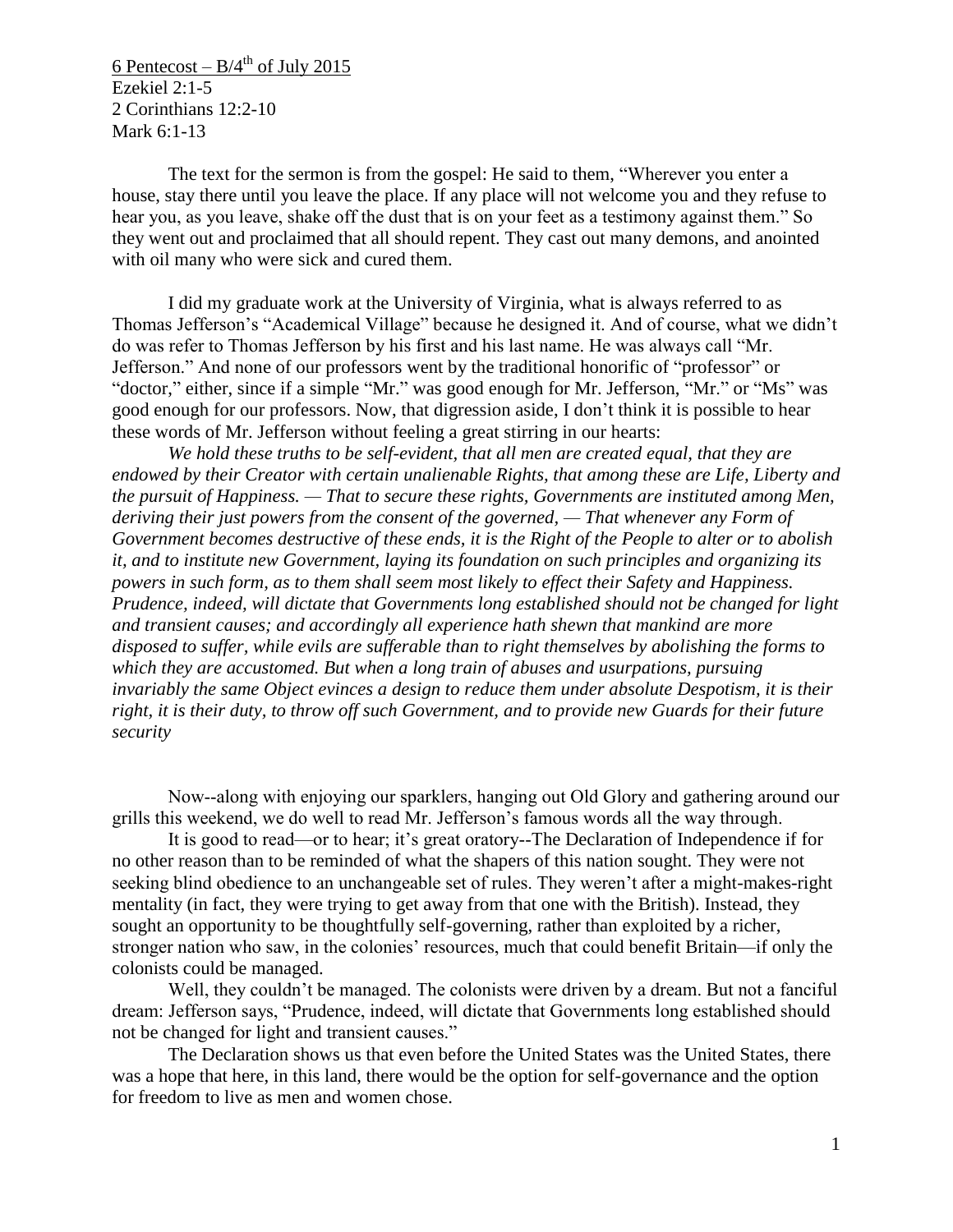In our times, a certain kind of conservative Christianity and a certain kind of American politics seem strangely wedded to each other. A few years back, Newsweek ran a cross-wrapped stars-and-stripes on its cover. And "God bless the United States" has become the *de rigueur* tag line to end all political speeches, the way a preacher ends a sermon with "Amen."

I'm sure that, in honor of the Fourth, some have raised glasses to toast the Supreme Court's ruling, as I did. But others will be wringing hands and claiming that both God's word and the Constitution have been besmirched. Indeed, I in last Sunday's sermon I cited Republican presidential hopeful Bobby Jindal saying that this was "an all-out assault against the religious freedom rights of Christians who disagree with this decision."

And though I never thought I'd be favorably quoting Jeb Bush, his response to the Supreme Court ruling seems to me to be consistent with the vision espoused by Jefferson. Bush wrote, "In a country as diverse as ours, good people who have opposing views should be able to live side by side."

That seems to me to underscore the deeper meaning in The Declaration. If Jefferson was declaring our need for independence from Britain, he was also underscoring our interdependence with one another.

As Christians we are governed first by a declaration of *inter*dependence. We are called to recognize that we live a common life, a communal life—with our neighbors here, as well as our neighbors far away. As Christians governed first by a declaration of *inter*dependence, we seek the *imago dei*, the image of God, that is imprinted on all human beings.

And to seek to find that *imago dei* is a lifelong process of continuing to see the "other" not as "other" but as brother or sister. I think that's virtually an evolutionary process (this is a progressive church so I can use that word here, right?).

For example, let's get back to Thomas Jefferson. Great as the man was, and virtually no one disputes this, Mr. Jefferson himself was a slave-holder. This is widely known, as it is also widely known and virtually certain that after his wife's death, he fathered six children with his slave, Sally Hemings, whose brother, James Hemings travelled with Jefferson to Paris where he was trained as a French chef and served the president as such, receiving his freedom from Jefferson in 1796.

Now Jefferson's views on slavery were pretty clear: he opposed it. And indeed he argued that it was "moral depravity" and a "hideous blot," as well as the greatest threat to the survival of the new American nation. Jefferson also thought that slavery was contrary to the laws of nature, which decreed that everyone had a right to personal liberty. These views were radical in a world where unfree labor was the norm.

And indeed, in an attempt to erode Virginians' support for slavery, he discouraged the cultivation of crops heavily dependent on slave labor—tobacco—and encouraged the introduction of crops that needed little or no slave labor—wheat, sugar maples, short-grained rice, olive trees, and wine grapes. But by the 1800s, Virginia's most valuable commodity and export was neither crops nor land, but slaves.

So we have to hold in our brains the cognitive dissonance that comes from knowing that the man who called for a government promoting "such principles and organizing its powers in such form, as to them shall seem most likely to effect their Safety and Happiness" of its citizens was himself not living his life to promote the "Safety and Happiness" of slaves.

But we evolve over time. Thomas Jefferson want slavery abolished, but he wanted the slaves deported to another country where they would be self-governing. He believed that white Americans and enslaved blacks constituted two "separate nations" who could not live together peacefully in the same country. So the American slaves' deportation—whether to Africa or the West Indies—was an essential consequence of emancipation.

Today we see that view for what it is: simply racist.